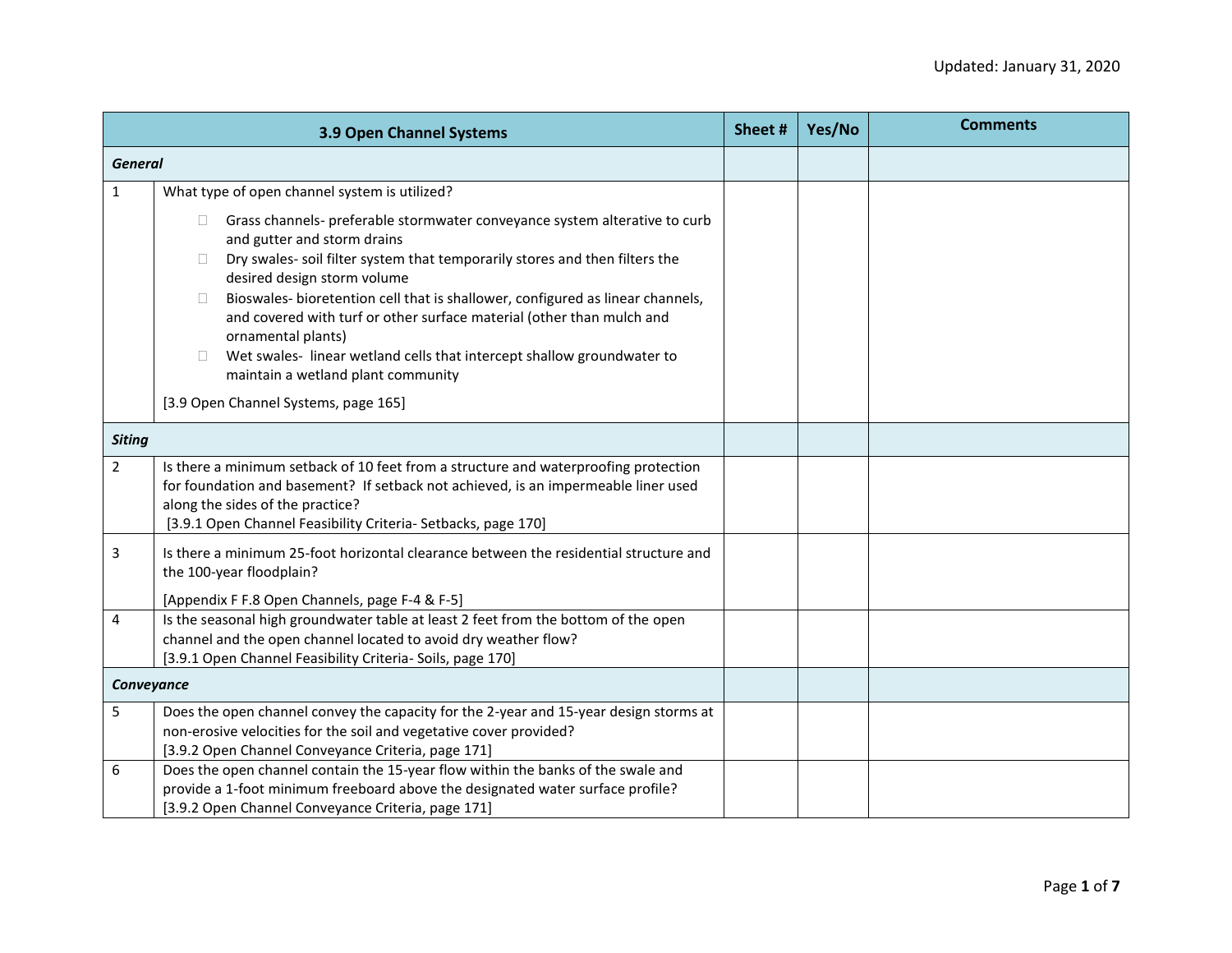| $\overline{7}$ | Does the analysis evaluate the flow profile through the channel at normal depth and                                                                                                                                       |  |  |
|----------------|---------------------------------------------------------------------------------------------------------------------------------------------------------------------------------------------------------------------------|--|--|
|                | flow depth over the top of the check dams?                                                                                                                                                                                |  |  |
|                | [3.9.2 Open Channel Conveyance Criteria, page 171]                                                                                                                                                                        |  |  |
| 8              | Is the bottom width and slope of a grass channel designed such that the velocity of the                                                                                                                                   |  |  |
|                | flow from the design storm provides a minimum hydraulic residence time of 9 minutes                                                                                                                                       |  |  |
|                | for peak flows from the SWRv or design storm?                                                                                                                                                                             |  |  |
|                | [3.9.2 Open Channel Conveyance Criteria, page 171]                                                                                                                                                                        |  |  |
| 9              | Are the channel invert and tops of bank shown on the plan and profile views? Is a                                                                                                                                         |  |  |
|                | cross-sectional view of each configuration?                                                                                                                                                                               |  |  |
|                | [3.9.6 Open Channel Construction Sequence, page 181]                                                                                                                                                                      |  |  |
| 10             | Is the transition at the entrance and outfall clearly shown on the plan and profile?                                                                                                                                      |  |  |
|                | [3.9.6 Open Channel Construction Sequence, page 181]                                                                                                                                                                      |  |  |
| <b>Design</b>  |                                                                                                                                                                                                                           |  |  |
| 11             | Is pretreatment provided to dissipate energy, trap sediments, and slow down the<br>runoff velocity?                                                                                                                       |  |  |
|                | [3.9.3 Open Channel Pretreatment Criteria, page 171]                                                                                                                                                                      |  |  |
| 12             | If check dams are used for pretreatment, is the pretreatment volume stored at least 15<br>percent of the design volume?                                                                                                   |  |  |
|                | [3.9.3 Open Channel Pretreatment Criteria, page 171]                                                                                                                                                                      |  |  |
| 13             | If a gravel or stone diaphragm is used for pretreatment:                                                                                                                                                                  |  |  |
|                | Is there a 2 to 4-inch elevation drop from a hard-edged surface into a gravel or<br>$\Box$<br>stone diaphragm?<br>Is the stone sized according to the expected rate of discharge?<br>$\Box$                               |  |  |
|                | [3.9.3 Open Channel Pretreatment Criteria, page 172]                                                                                                                                                                      |  |  |
| 14             | If a sediment forebay is used for pretreatment, does the forebay de-water between<br>storm events?                                                                                                                        |  |  |
|                | [3.9.3 Open Channel Pretreatment Criteria, page 172]                                                                                                                                                                      |  |  |
| 15             | If the open channel is wider than 8 feet, does the channel incorporate benches, check<br>dams, level spreaders, etc. to prevent braiding and erosion?<br>[3.9.4 Open Channel Design Criteria- Channel Geometry, page 172] |  |  |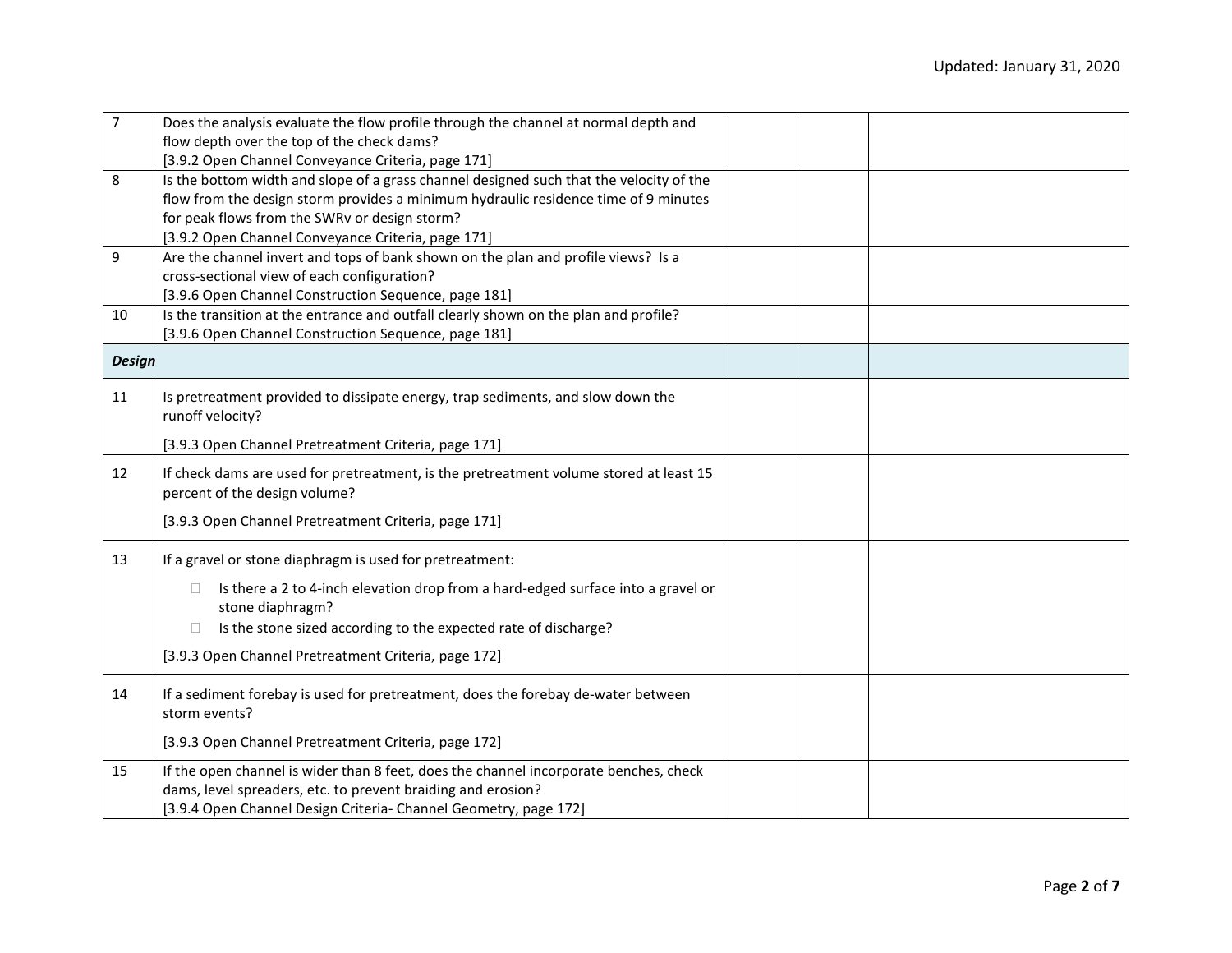| 16 | Do open channels provide the following criteria?                                                                                                                                                                                                                                                      |  |  |
|----|-------------------------------------------------------------------------------------------------------------------------------------------------------------------------------------------------------------------------------------------------------------------------------------------------------|--|--|
|    | 6-inch minimum freeboard above the channel designated water surface<br>П.<br>profile?                                                                                                                                                                                                                 |  |  |
|    | Gabion or rip-rap protection provided at the intersection of the channel<br>$\Box$<br>inverts and side slopes unless it is demonstrated that the final bank and<br>vegetation are sufficiently erosion resistant to withstand design flow and the<br>channel will stay within the floodplain easement |  |  |
|    | Channel inverts and top of bank on plan and profile<br>П.                                                                                                                                                                                                                                             |  |  |
|    | Cross-section view of and transition entrance and outfall for a designed<br>П.<br>channel                                                                                                                                                                                                             |  |  |
|    | Final grading plan for a proposed channel<br>П.                                                                                                                                                                                                                                                       |  |  |
|    | Limits of recorded 100-year floodplain easement or surface water easement<br>$\Box$                                                                                                                                                                                                                   |  |  |
|    | sufficient to convey the 100-year flow                                                                                                                                                                                                                                                                |  |  |
|    | [Appendix F F.8 Open Channels, page F-4 & F-5]                                                                                                                                                                                                                                                        |  |  |
| 17 | Do the check dams meet the following criteria?                                                                                                                                                                                                                                                        |  |  |
|    | Firmly anchored into side slopes and channel bottom<br>$\Box$                                                                                                                                                                                                                                         |  |  |
|    | Designed with a center weir to pass the channel design storm peak flow<br>$\Box$                                                                                                                                                                                                                      |  |  |
|    | Check dams in grass channels have a weep hole to dewater after storms<br>$\Box$                                                                                                                                                                                                                       |  |  |
|    | Spaced to reduce effective slope to less than 2% (see Table 3.35 Typical Check<br>$\Box$                                                                                                                                                                                                              |  |  |
|    | Dam Spacing to Achieve Effective Channel Slope)                                                                                                                                                                                                                                                       |  |  |
|    | [3.9.4 Open Channel Design Criteria- Check Dams, pages 172-173]                                                                                                                                                                                                                                       |  |  |
| 18 | Is the open channel stabilized to prevent erosion? Ensure the maximum flow velocities                                                                                                                                                                                                                 |  |  |
|    | do not exceed the values listed in Table 3.38 Recommended Vegetation for Open                                                                                                                                                                                                                         |  |  |
|    | Channels.                                                                                                                                                                                                                                                                                             |  |  |
|    | [3.9.5 Open Channel Landscaping Criteria, page 180]                                                                                                                                                                                                                                                   |  |  |
|    | <b>Dry Swale Design</b>                                                                                                                                                                                                                                                                               |  |  |
| 19 | If the open channel is a dry swale, are check dams provided to create the necessary                                                                                                                                                                                                                   |  |  |
|    | ponding volume?                                                                                                                                                                                                                                                                                       |  |  |
|    | [3.9.1 Open Channel Feasibility Criteria- Site Topography, page 169]                                                                                                                                                                                                                                  |  |  |
| 20 | Is the dry swale ponding depth 3-18 inches?                                                                                                                                                                                                                                                           |  |  |
|    | [3.9.4 Open Channel Design Criteria- Ponding Depth, page 174]                                                                                                                                                                                                                                         |  |  |
| 21 | Does the dry swale design incorporate an 18-inch to 6-foot layer of filter media above                                                                                                                                                                                                                |  |  |
|    | the choker stone layer? (An alternative design is 18 inches of sand topped with 4                                                                                                                                                                                                                     |  |  |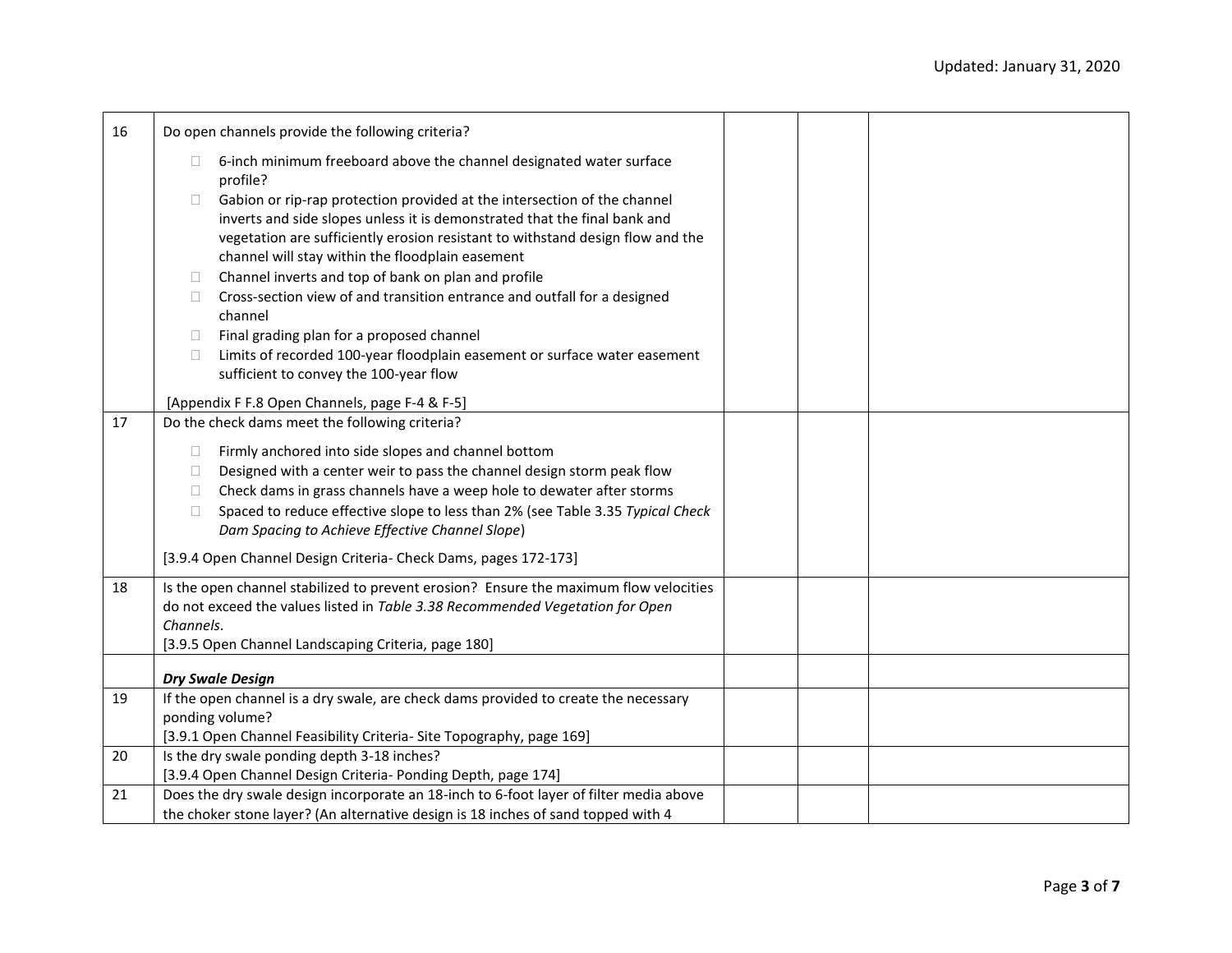|    | inches of topsoil and compost)                                                                                                                                   |
|----|------------------------------------------------------------------------------------------------------------------------------------------------------------------|
|    | [3.9.4 Open Channel Design Criteria- Dry Swale Filter Media, page 174]                                                                                           |
| 22 | Does the filter media meet the following requirements?                                                                                                           |
|    | 80-90% sand (at least 75% coarse or very coarse sand)<br>Ш                                                                                                       |
|    | 10-20% soil fines (silt and clay)<br>□                                                                                                                           |
|    |                                                                                                                                                                  |
|    | 10% maximum clay<br>$\Box$                                                                                                                                       |
|    | 3-5% organic matter<br>$\Box$                                                                                                                                    |
|    | Plant available soil phosphorus (P) within the range of low to medium (Virginia<br>$\Box$<br>Nutrient Management Standards and Criteria), 5-15 mg/kg P Mehlich I |
|    |                                                                                                                                                                  |
|    | extraction procedure, or 18-40 mg/kg P Mehlich III procedure<br>Minimum CEC of 5.0 (meg/100g or cmol+/kg)                                                        |
|    | $\Box$<br>Initial permeability will exceed the desired long term permeability of 1-2<br>0                                                                        |
|    | inches/hour                                                                                                                                                      |
|    |                                                                                                                                                                  |
|    | [3.9.4 Open Channel Design Criteria- Dry Swale Filter Media, page 174]                                                                                           |
| 23 | Does the plan contain a note stating the batch receipt confirming the source of the                                                                              |
|    | filter media must be submitted to the DDOE inspector?                                                                                                            |
|    | [3.9.4 Open Channel Design Criteria- Dry Swale Filter Media, page 174]                                                                                           |
| 24 | Does the design include a choker stone layer of No. 8 or No. 78 stone at least 3-inches                                                                          |
|    | deep below the filter media?                                                                                                                                     |
|    | [3.9.4 Open Channel Design Criteria- Dry Swale Underdrain, page 174]                                                                                             |
| 25 | When necessary, is the underdrain installed with a minimum of 2 inches of clean,                                                                                 |
|    | double washed ASTM D448 No. 57 or smaller stone above and below the underdrain?                                                                                  |
|    | [3.9.4 Open Channel Design Criteria- Dry Swale Underdrain, page 174]                                                                                             |
| 26 | Does the design storm volume filter within 72 hours?                                                                                                             |
|    | [3.9.4 Open Channel Design Criteria- Dry Swale Drawdown, page 174]                                                                                               |
| 27 | If the system utilizes an impermeable liner, does it meet the following requirements?                                                                            |
|    | Minimum 30-mil PVC geomembrane liner<br>Ц                                                                                                                        |
|    | Field seams sealed with a minimum 6-inch overlap of material at all seams<br>$\Box$                                                                              |
|    |                                                                                                                                                                  |
|    | [3.9.4 Open Channel Design Criteria- Impermeable Liner, page 174]                                                                                                |
| 28 | Does the dry swale include an observation well with cleanout pipes?                                                                                              |
|    | [3.9.4 Open Channel Design Criteria- Dry Swale Observation Well, page 174]                                                                                       |
| 29 | If a dry swale relies on infiltration, is it fully protected by the silt fence or construction                                                                   |
|    | fencing to prevent compaction by heavy equipment during construction?                                                                                            |
|    | [3.9.6 Open Channel Construction Sequence, page 181]                                                                                                             |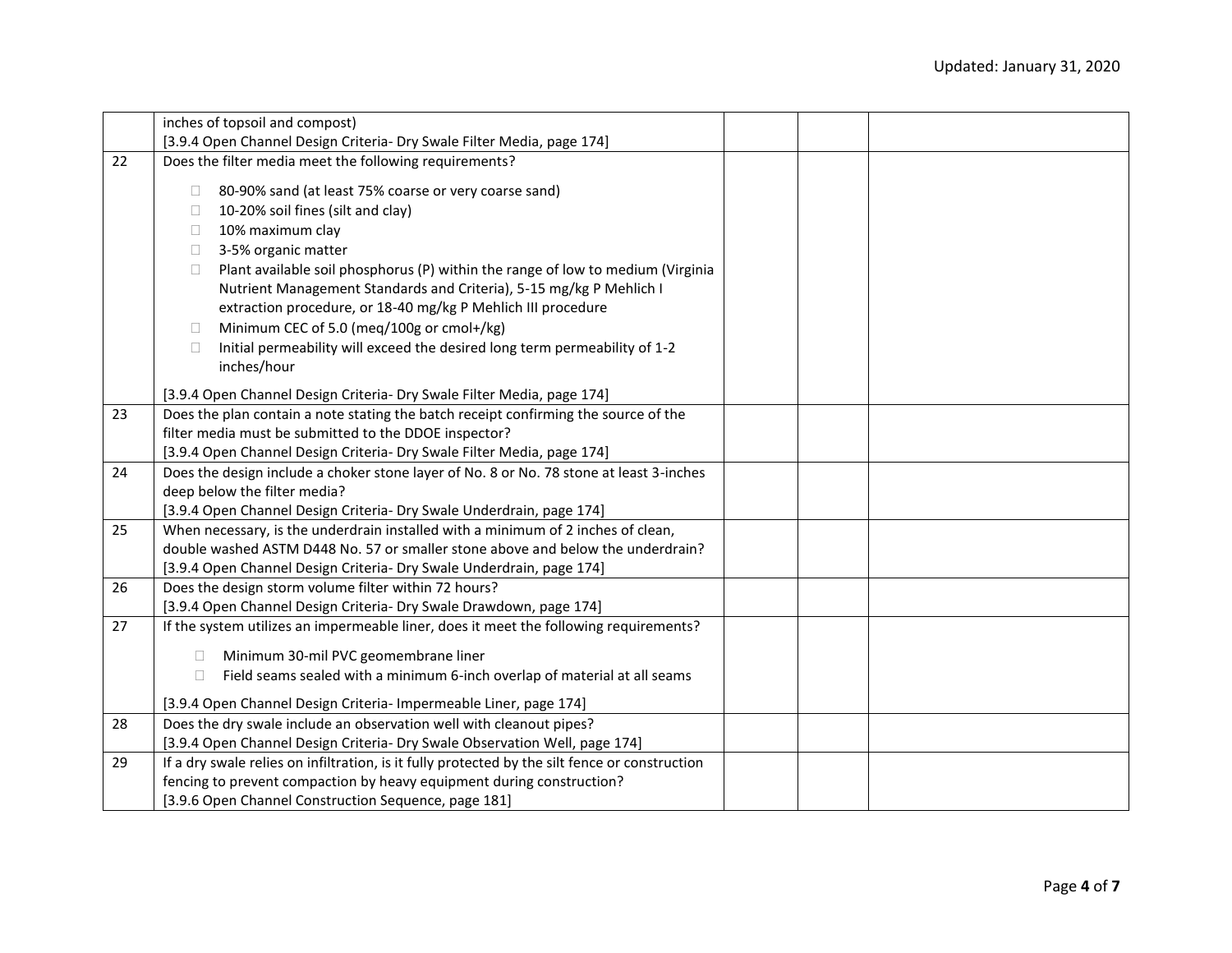| 30               | Is the dry swale sized using Equation 3.21 Dry Swale Storage Volume?                     |  |  |  |
|------------------|------------------------------------------------------------------------------------------|--|--|--|
|                  | [3.9.4 Open Channel Design Criteria- Dry Swale Sizing, page 179]                         |  |  |  |
| <b>Wet Swale</b> |                                                                                          |  |  |  |
| 31               | Is the average wet swale pool depth throughout the swale 6 inches are less?              |  |  |  |
|                  | [3.9.4 Open Channel Design Criteria- Wet Swale Design Issues, page 176]                  |  |  |  |
| 32               | Is the maximum depth of any single cell no more than 18 inches at the most               |  |  |  |
|                  | downstream point?                                                                        |  |  |  |
|                  | [3.9.4 Open Channel Design Criteria- Wet Swale Design Issues, page 176]                  |  |  |  |
| 33               | Is the wet swale sized using Equation 3.22 Wet Swale Storage Volume?                     |  |  |  |
|                  | [3.9.4 Open Channel Design Criteria- Wet Swale Sizing, page 175]                         |  |  |  |
|                  | <b>Grass Channel</b>                                                                     |  |  |  |
| 34               | If the grass channel is enhanced with compost, does the compost-amended strip            |  |  |  |
|                  | extend over the length and width of the channel bottom and the compost                   |  |  |  |
|                  | incorporated to the depth specified in Appendix J?                                       |  |  |  |
|                  | [3.9.4 Open Channel Design Criteria- Grass Channel Enhancements, pages 176]              |  |  |  |
| 35               | Is the hydraulic capacity of the grass channel verified using all of the following:      |  |  |  |
|                  | Equation 3.15 Manning's Equation<br>$\Box$                                               |  |  |  |
|                  | Equation 3.16 Continuity Equation<br>П.                                                  |  |  |  |
|                  | Equation 3.17 Minimum Width<br>$\Box$                                                    |  |  |  |
|                  | Equation 3.18 Corresponding Velocity<br>$\Box$                                           |  |  |  |
|                  |                                                                                          |  |  |  |
|                  | [3.9.4 Open Channel Design Criteria- Grass Channel Sizing, pages 177-178]                |  |  |  |
| 36               | Do calculations for peak flow rates reflect any increase in the flow along the length of |  |  |  |
|                  | the channel? If a single flow is used, is the follow at the outlet used?                 |  |  |  |
|                  | [3.9.4 Open Channel Design Criteria- Grass Channel Sizing, page 177]                     |  |  |  |
| 37               | Is the flow depth for the SWRv peak flow 4 inches are less?                              |  |  |  |
|                  | [3.9.4 Open Channel Design Criteria- Grass Channel Sizing, page 177]                     |  |  |  |
| 38               | Is Equation 3.19 Grass Channel Length used to ensure adequate hydraulic residence        |  |  |  |
|                  | time?                                                                                    |  |  |  |
|                  | [3.9.4 Open Channel Design Criteria- Grass Channel Sizing, page 178]                     |  |  |  |
| 39               | Is Equation 3.20 Grass Channel Storage Volume used to calculate the storage volume?      |  |  |  |
|                  | [3.9.4 Open Channel Design Criteria- Grass Channel Sizing, page 177]                     |  |  |  |
| 40               | Does the grass swale include soil amendments? If yes, complete questions 41 through      |  |  |  |
|                  | 43.                                                                                      |  |  |  |
| 41               | Was a soil test performed to ascertain preconstruction soil properties to a depth 1 foot |  |  |  |
|                  | below the proposed amendment area with respect to bulk density, pH, salts, and soil      |  |  |  |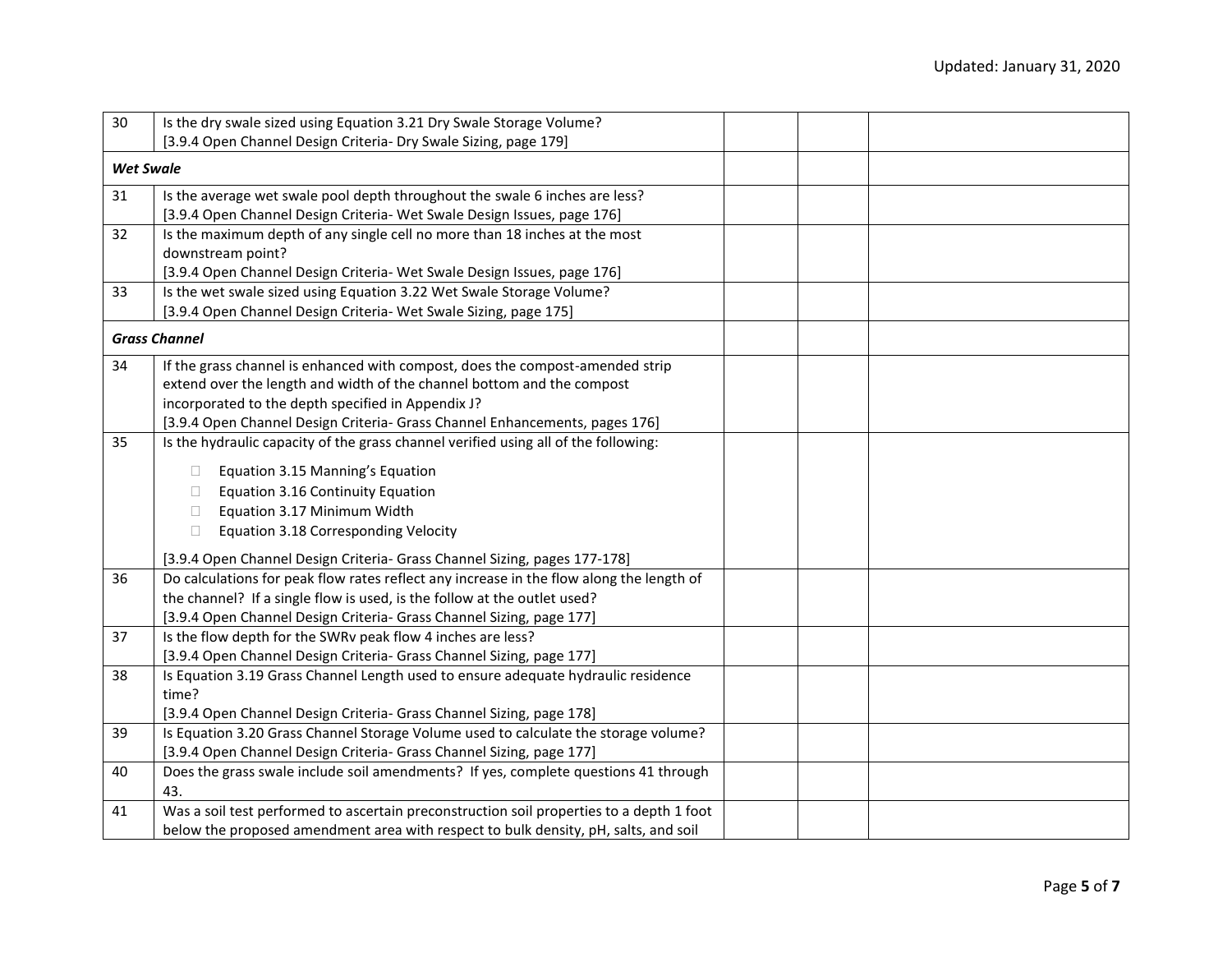|                     | nutrients?<br>[Appendix J Soil Compost Amendment Requirements, page J-2]                                                                                                                                                                                                                                                                                                                                                                                                                                                                                                                                                                                                                                                              |  |  |
|---------------------|---------------------------------------------------------------------------------------------------------------------------------------------------------------------------------------------------------------------------------------------------------------------------------------------------------------------------------------------------------------------------------------------------------------------------------------------------------------------------------------------------------------------------------------------------------------------------------------------------------------------------------------------------------------------------------------------------------------------------------------|--|--|
| 42                  | Does the plan specify that a soil test is taken at least one week after the compost has<br>been incorporated into the soils to determine whether any further nutritional<br>requirements, pH adjustment, and organic matter adjustments are necessary for plant<br>growth?<br>[Appendix J Soil Compost Amendment Requirements, page J-2]                                                                                                                                                                                                                                                                                                                                                                                              |  |  |
| 43                  | Do the compost specifications meet the following criteria?                                                                                                                                                                                                                                                                                                                                                                                                                                                                                                                                                                                                                                                                            |  |  |
|                     | Derived from plant material<br>$\Box$<br>Provided by member of US Composting Seal of Testing Assurance (STA)<br>$\Box$<br>program (alternative specifications and/or certifications may be substituted,<br>as authorized by DDOE)<br>100% of material passes the 0.5-inch screen<br>u<br>pH between 6 and 8<br>⊔<br>Manufactured inert material less than 1.0% by weight<br>$\Box$<br>Organic matter content between 35% and 65%<br>$\Box$<br>Maturity greater than 80%<br>$\Box$<br>Stability 7 or less<br>$\Box$<br>Carbon/nitrogen ratio less than 25:1<br>$\Box$<br>Passing metal test<br>$\Box$<br>$\Box$<br>Dry bulk density ranging from 40-50 pounds/cubic feet<br>[Appendix J Soil Compost Amendment Requirements, page J-3] |  |  |
| <b>Construction</b> |                                                                                                                                                                                                                                                                                                                                                                                                                                                                                                                                                                                                                                                                                                                                       |  |  |
| 44                  | Does the plan include the following construction notes?<br>Protection during site construction with temporary soil erosion and sediment<br>$\Box$<br>controls shown, such as barriers at key check dam locations, silt fence around<br>the channel, and erosion control fabric within the channel. Any accumulation<br>of sediments that occurs within the channel must be removed during the final<br>stages of grading to achieve the design cross-section.<br>Stormwater flows must not be permitted into the channel bottom until the<br>$\Box$<br>bottom and side slopes are fully stabilized.<br>[3.9.6 Open Channel Construction Sequence, pages 181-182]                                                                      |  |  |
|                     |                                                                                                                                                                                                                                                                                                                                                                                                                                                                                                                                                                                                                                                                                                                                       |  |  |